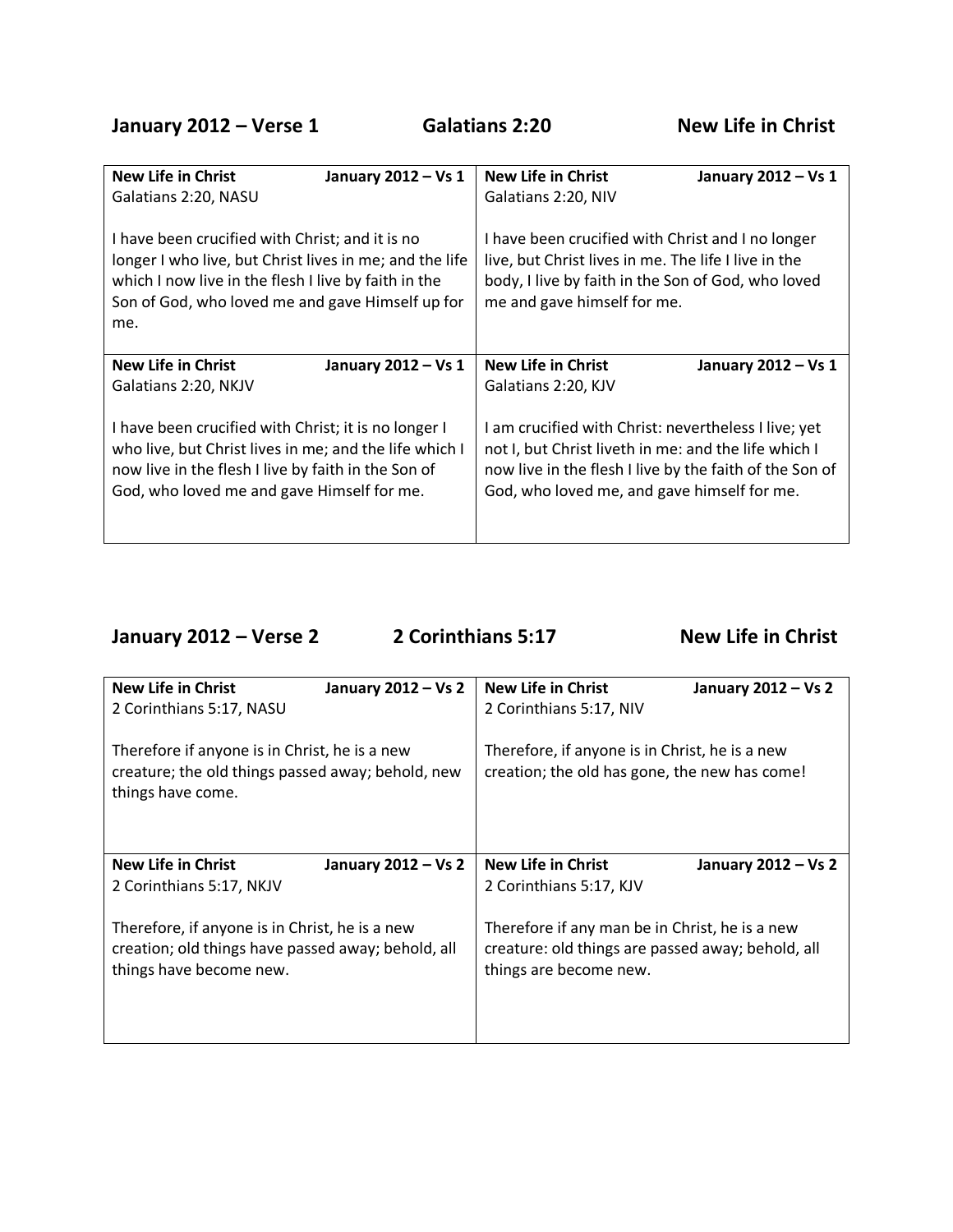**February 2012 – Verse 3 2 Timothy 3:16 The Word of God**

| The Word of God                                        | The Word of God                                       |
|--------------------------------------------------------|-------------------------------------------------------|
| February $-$ Vs 3                                      | February – Vs $3$                                     |
| 2 Timothy 3:16, NASU                                   | 2 Timothy 3:16, NASU                                  |
| All Scripture is inspired by God and profitable for    | All Scripture is God-breathed and is useful for       |
| teaching, for reproof, for correction, for training in | teaching, rebuking, correcting and training in        |
| righteousness;                                         | righteousness,                                        |
| The Word of God                                        | The Word of God                                       |
| February $-$ Vs 3                                      | February – Vs 3                                       |
| 2 Timothy 3:16, NKJV                                   | 2 Timothy 3:16, KJV                                   |
| All Scripture is given by inspiration of God, and is   | All scripture is given by inspiration of God, and is  |
| profitable for doctrine, for reproof, for correction,  | profitable for doctrine, for reproof, for correction, |
| for instruction in righteousness,                      | for instruction in righteousness:                     |

**February 2012 – Verse 4 Romans 1:16 The Word of God**

| The Word of God                                                                                                                                                  | February - Vs 4 | The Word of God                                                                                                                                                         | February – Vs 4 |
|------------------------------------------------------------------------------------------------------------------------------------------------------------------|-----------------|-------------------------------------------------------------------------------------------------------------------------------------------------------------------------|-----------------|
| Romans 1:16, NASU                                                                                                                                                |                 | Romans 1:16, NIV                                                                                                                                                        |                 |
| For I am not ashamed of the gospel, for it is the<br>power of God for salvation to everyone who<br>believes, to the Jew first and also to the Greek.             |                 | I am not ashamed of the gospel, because it is the<br>power of God for the salvation of everyone who<br>believes: first for the Jew, then for the Gentile.<br><b>NIV</b> |                 |
| The Word of God                                                                                                                                                  | February - Vs 4 | The Word of God                                                                                                                                                         | February – Vs 4 |
| Romans 1:16, NKJV                                                                                                                                                |                 | Romans 1:16, KJV                                                                                                                                                        |                 |
| For I am not ashamed of the gospel of Christ, for it<br>is the power of God to salvation for everyone who<br>believes, for the Jew first and also for the Greek. |                 | For I am not ashamed of the gospel of Christ: for it<br>is the power of God unto salvation to every one<br>that believeth; to the Jew first, and also to the<br>Greek.  |                 |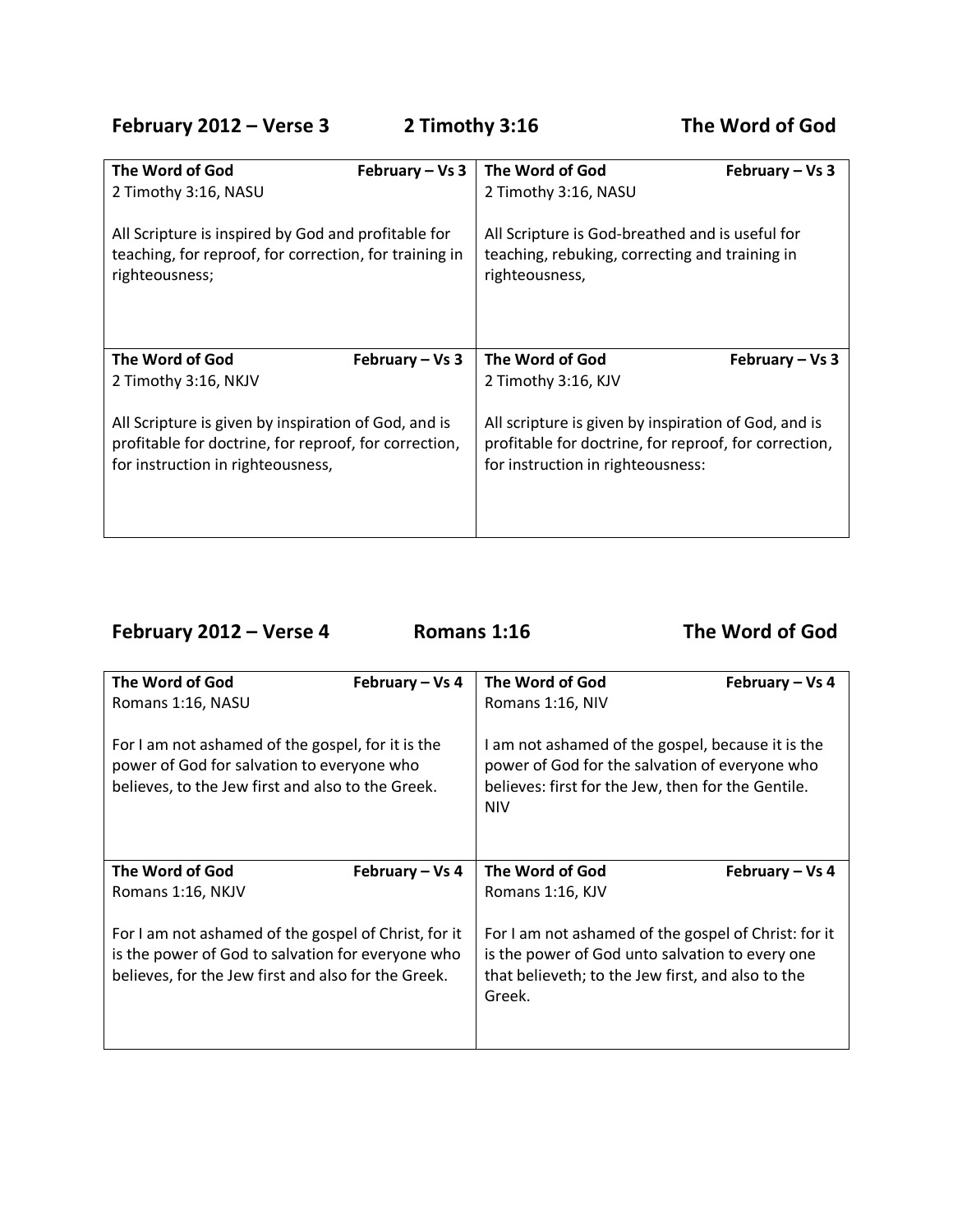## **March 2012 – Verse 5 Romans 3:23 Sin's Penalty**

| <b>Sin's Penalty</b>                                       | March $-$ Vs 5 | <b>Sin's Penalty</b>                                        | March $-$ Vs 5 |
|------------------------------------------------------------|----------------|-------------------------------------------------------------|----------------|
| Romans 3:23, NASU                                          |                | Romans 3:23, NIV                                            |                |
| for all have sinned and fall short of the glory of<br>God, |                | for all have sinned and fall short of the glory of<br>God,  |                |
| <b>Sin's Penalty</b>                                       | March $-$ Vs 5 | <b>Sin's Penalty</b>                                        | March $-$ Vs 5 |
| Romans 3:23, NKJV                                          |                | Romans 3:23, KJV                                            |                |
| for all have sinned and fall short of the glory of<br>God, |                | For all have sinned, and come short of the glory of<br>God; |                |

**March – Verse 6 Romans 6:23 Sin's Penalty**

| <b>Sin's Penalty</b>                                                                                 | March $-$ Vs 6 | <b>Sin's Penalty</b>                                                                                 | March $-$ Vs 6 |
|------------------------------------------------------------------------------------------------------|----------------|------------------------------------------------------------------------------------------------------|----------------|
| Romans 6:23, NASU                                                                                    |                | Romans 6:23, NIV                                                                                     |                |
| For the wages of sin is death, but the free gift of<br>God is eternal life in Christ Jesus our Lord. |                | For the wages of sin is death, but the gift of God is<br>eternal life in Christ Jesus our Lord.      |                |
| <b>Sin's Penalty</b>                                                                                 | March – Vs $6$ | <b>Sin's Penalty</b>                                                                                 | March $-$ Vs 6 |
| Romans 6:23, NKJV                                                                                    |                | Romans 6:23, KJV                                                                                     |                |
| For the wages of sin is death, but the gift of God is<br>eternal life in Christ Jesus our Lord.      |                | For the wages of sin is death; but the gift of God is<br>eternal life through Jesus Christ our Lord. |                |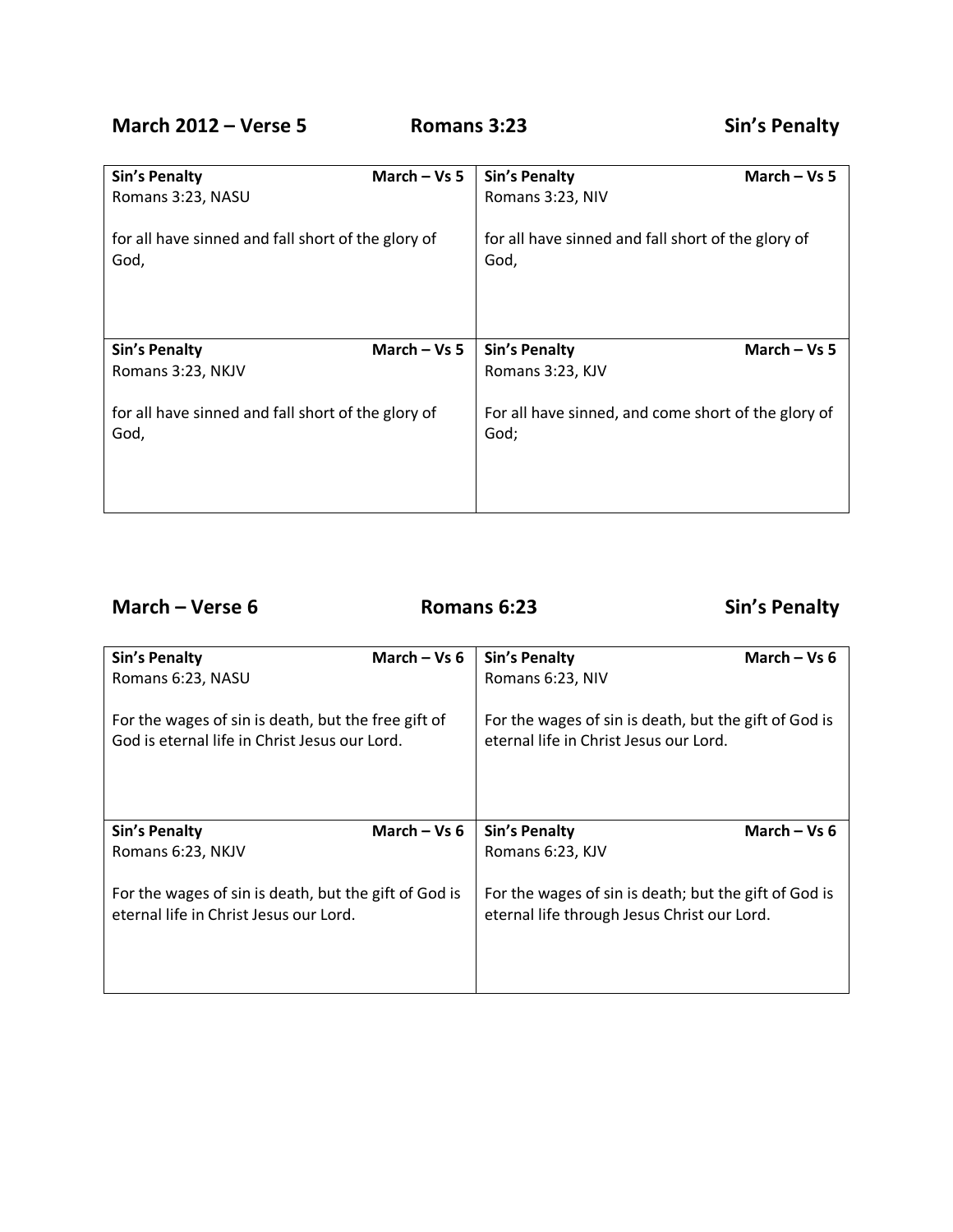**April 2012 – Verse 7 Romans 5:8 God's Grace**

| God's Grace<br>Romans 5:8, NASU<br>But God demonstrates His own love toward us, in<br>that while we were yet sinners, Christ died for us.   | April – Vs 7 | God's Grace<br>April – Vs 7<br>Romans 5:8, NIV<br>But God demonstrates his own love for us in this:<br>While we were still sinners, Christ died for us.    |  |
|---------------------------------------------------------------------------------------------------------------------------------------------|--------------|------------------------------------------------------------------------------------------------------------------------------------------------------------|--|
| God's Grace<br>Romans 5:8, NKJV<br>But God demonstrates His own love toward us, in<br>that while we were still sinners, Christ died for us. | April – Vs 7 | <b>God's Grace</b><br>April – Vs 7<br>Romans 5:8, KJV<br>But God commendeth his love toward us, in that,<br>while we were yet sinners, Christ died for us. |  |

## **April 2012 – Verse 8 Ephesians 2:8-9 God's Grace**

| <b>God's Grace</b>                                     | God's Grace                                            |  |
|--------------------------------------------------------|--------------------------------------------------------|--|
| April - Vs 8                                           | April - Vs 8                                           |  |
| Ephesians 2:8-9, NASU                                  | Ephesians 2:8-9, NIV                                   |  |
| For by grace you have been saved through faith;        | For it is by grace you have been saved, through        |  |
| and that not of yourselves, it is the gift of God; not | faith $-$ and this not from yourselves, it is the gift |  |
| as a result of works, so that no one may boast.        | of God- not by works, so that no one can boast.        |  |
| God's Grace                                            | God's Grace                                            |  |
| April – Vs 8                                           | April – Vs 8                                           |  |
| Ephesians 2:8-10, NKJV                                 | Ephesians 2:8-9, KJV                                   |  |
| For by grace you have been saved through faith,        | For by grace are ye saved through faith; and that      |  |
| and that not of yourselves; it is the gift of God, not | not of yourselves: it is the gift of God: 9 Not of     |  |
| of works, lest anyone should boast.                    | works, lest any man should boast.                      |  |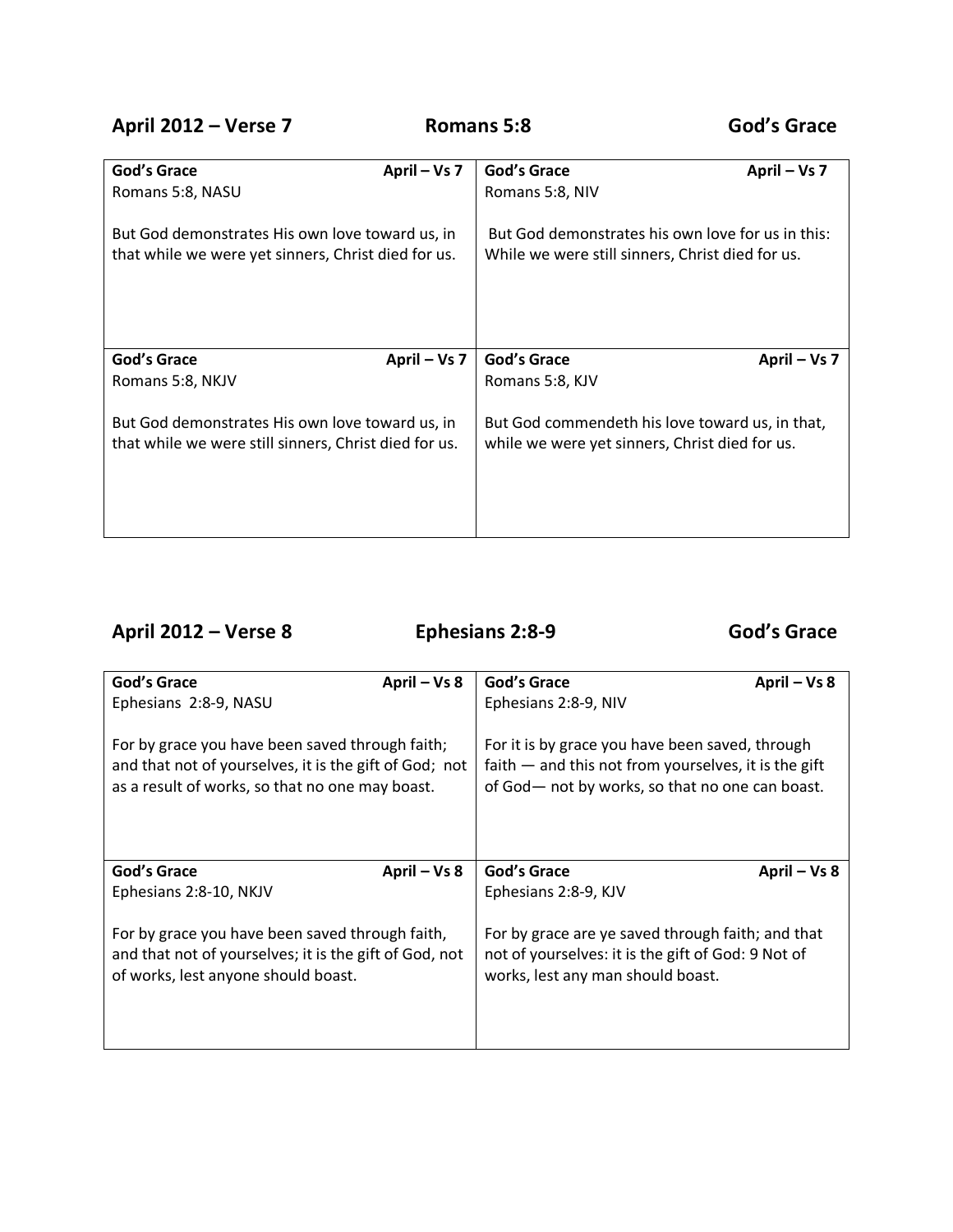| <b>Assurance of Salvation</b>                    | <b>Assurance of Salvation</b>                      |  |
|--------------------------------------------------|----------------------------------------------------|--|
| $May - Vs 9$                                     | $May - Vs 9$                                       |  |
| John 1:12, NASU                                  | John 1:12, NIV                                     |  |
| But as many as received Him, to them He gave the | Yet to all who received him, to those who believed |  |
| right to become children of God, even to those   | in his name, he gave the right to become children  |  |
| who believe in His name,                         | of God $-$                                         |  |
| <b>Assurance of Salvation</b>                    | <b>Assurance of Salvation</b>                      |  |
| May $-$ Vs 9                                     | May $-$ Vs 9                                       |  |
| John 1:12, NKJV                                  | John 1:12, KJV                                     |  |
| But as many as received Him, to them He gave the | But as many as received him, to them gave he       |  |
| right to become children of God, to those who    | power to become the sons of God, even to them      |  |
| believe in His name:                             | that believe on his name:                          |  |

| May 2012 - Verse 10                                                                                                                                                                      | <b>John 5:24</b> |                                                                                                                                                                                                        | <b>Assurance of Salvation</b> |  |
|------------------------------------------------------------------------------------------------------------------------------------------------------------------------------------------|------------------|--------------------------------------------------------------------------------------------------------------------------------------------------------------------------------------------------------|-------------------------------|--|
| <b>Assurance of Salvation</b><br>John 5:24, NASU                                                                                                                                         | $May - Vs 10$    | <b>Assurance of Salvation</b><br>John 5:24, NIV                                                                                                                                                        | $May - Vs 10$                 |  |
| Truly, truly, I say to you, he who hears My word,<br>and believes Him who sent Me, has eternal life,<br>and does not come into judgment, but has passed<br>out of death into life.       |                  | I tell you the truth, whoever hears my word and<br>believes him who sent me has eternal life and will<br>not be condemned; he has crossed over from<br>death to life.                                  |                               |  |
| <b>Assurance of Salvation</b><br>John 5:24, NKJV                                                                                                                                         | $May - Vs 10$    | <b>Assurance of Salvation</b><br>John 5:24, KJV                                                                                                                                                        | $May - Vs 10$                 |  |
| Most assuredly, I say to you, he who hears My<br>word and believes in Him who sent Me has<br>everlasting life, and shall not come into judgment,<br>but has passed from death into life. |                  | "Verily, verily, I say unto you, He that heareth my<br>word, and believeth on him that sent me, hath<br>everlasting life, and shall not come into<br>condemnation; but is passed from death unto life. |                               |  |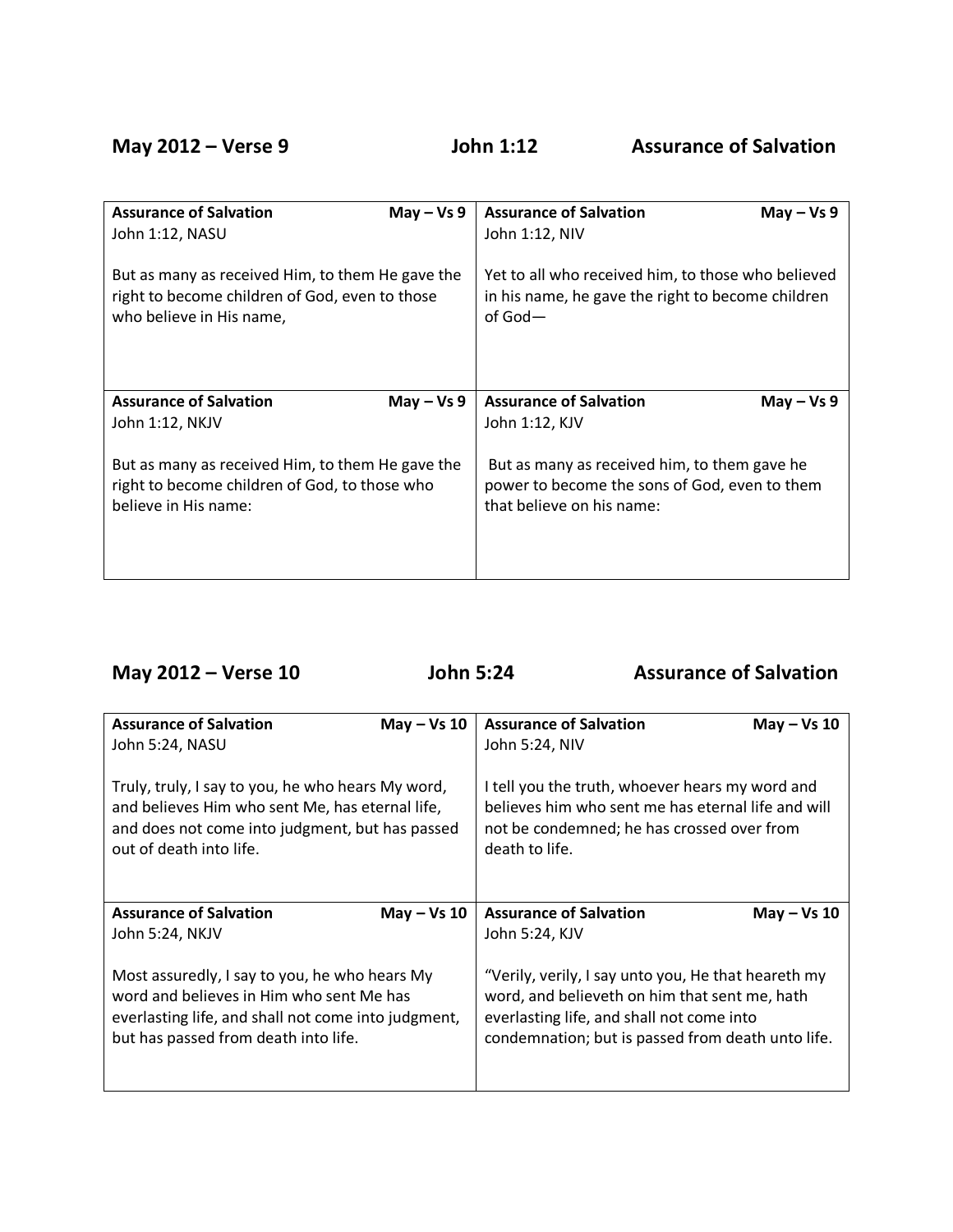**June 2012 – Verse 11 Romans 12:2 Don't Be Conformed**

| Don't Be Conformed                                                                                                                                                                             | Don't Be Conformed                                                                                                                                                                                                         |  |
|------------------------------------------------------------------------------------------------------------------------------------------------------------------------------------------------|----------------------------------------------------------------------------------------------------------------------------------------------------------------------------------------------------------------------------|--|
| June - Vs 11                                                                                                                                                                                   | <b>June - Vs 11</b>                                                                                                                                                                                                        |  |
| Romans 12:2, NASU                                                                                                                                                                              | Romans 12:2, NIV                                                                                                                                                                                                           |  |
| And do not be conformed to this world, but be<br>transformed by the renewing of your mind, so that<br>you may prove what the will of God is, that which<br>is good and acceptable and perfect. | Do not conform any longer to the pattern of this<br>world, but be transformed by the renewing of your<br>mind. Then you will be able to test and approve<br>what God's will is $-$ his good, pleasing and perfect<br>will. |  |
| Don't Be Conformed                                                                                                                                                                             | Don't Be Conformed                                                                                                                                                                                                         |  |
| June - Vs 11                                                                                                                                                                                   | <b>June - Vs 11</b>                                                                                                                                                                                                        |  |
| Romans 12:2, NKJV                                                                                                                                                                              | Romans 12:2, KJV                                                                                                                                                                                                           |  |
| And do not be conformed to this world, but be                                                                                                                                                  | And be not conformed to this world: but be ye                                                                                                                                                                              |  |
| transformed by the renewing of your mind, that                                                                                                                                                 | transformed by the renewing of your mind, that ye                                                                                                                                                                          |  |
| you may prove what is that good and acceptable                                                                                                                                                 | may prove what is that good, and acceptable, and                                                                                                                                                                           |  |
| and perfect will of God.                                                                                                                                                                       | perfect, will of God.                                                                                                                                                                                                      |  |

**June 2012 – Verse 12 1 John 2:15-16 Don't Be Conformed** 

| Don't Be Conformed<br>1 John 2:15-16, NASU                                                                                                                                                                                                                                                     | June $-$ Vs 12 | Don't Be Conformed<br>1 John 2:15-16, NIV                                                                                                                                                                                                                                                                  | <b>June - Vs 12</b> |
|------------------------------------------------------------------------------------------------------------------------------------------------------------------------------------------------------------------------------------------------------------------------------------------------|----------------|------------------------------------------------------------------------------------------------------------------------------------------------------------------------------------------------------------------------------------------------------------------------------------------------------------|---------------------|
| Do not love the world nor the things in the world.<br>If anyone loves the world, the love of the Father is<br>not in him. For all that is in the world, the lust of<br>the flesh and the lust of the eyes and the boastful<br>pride of life, is not from the Father, but is from the<br>world. |                | Do not love the world or anything in the world. If<br>anyone loves the world, the love of the Father is<br>not in him. 16 For everything in the world - the<br>cravings of sinful man, the lust of his eyes and the<br>boasting of what he has and does - comes not<br>from the Father but from the world. |                     |
| <b>Don't Be Conformed</b>                                                                                                                                                                                                                                                                      | June $-$ Vs 12 | <b>Don't Be Conformed</b>                                                                                                                                                                                                                                                                                  | <b>June - Vs 12</b> |
| 1 John 2:15-16, NKJV                                                                                                                                                                                                                                                                           |                | 1 John 2:15-16, KJV                                                                                                                                                                                                                                                                                        |                     |
| Do not love the world or the things in the world. If<br>anyone loves the world, the love of the Father is<br>not in him. 16 For all that is in the world $-$ the lust<br>of the flesh, the lust of the eyes, and the pride of<br>$l$ ife $-$ is not of the Father but is of the world.         |                | Love not the world, neither the things that are in<br>the world. If any man love the world, the love of<br>the Father is not in him. 16 For all that is in the<br>world, the lust of the flesh, and the lust of the<br>eyes, and the pride of life, is not of the Father, but<br>is of the world.          |                     |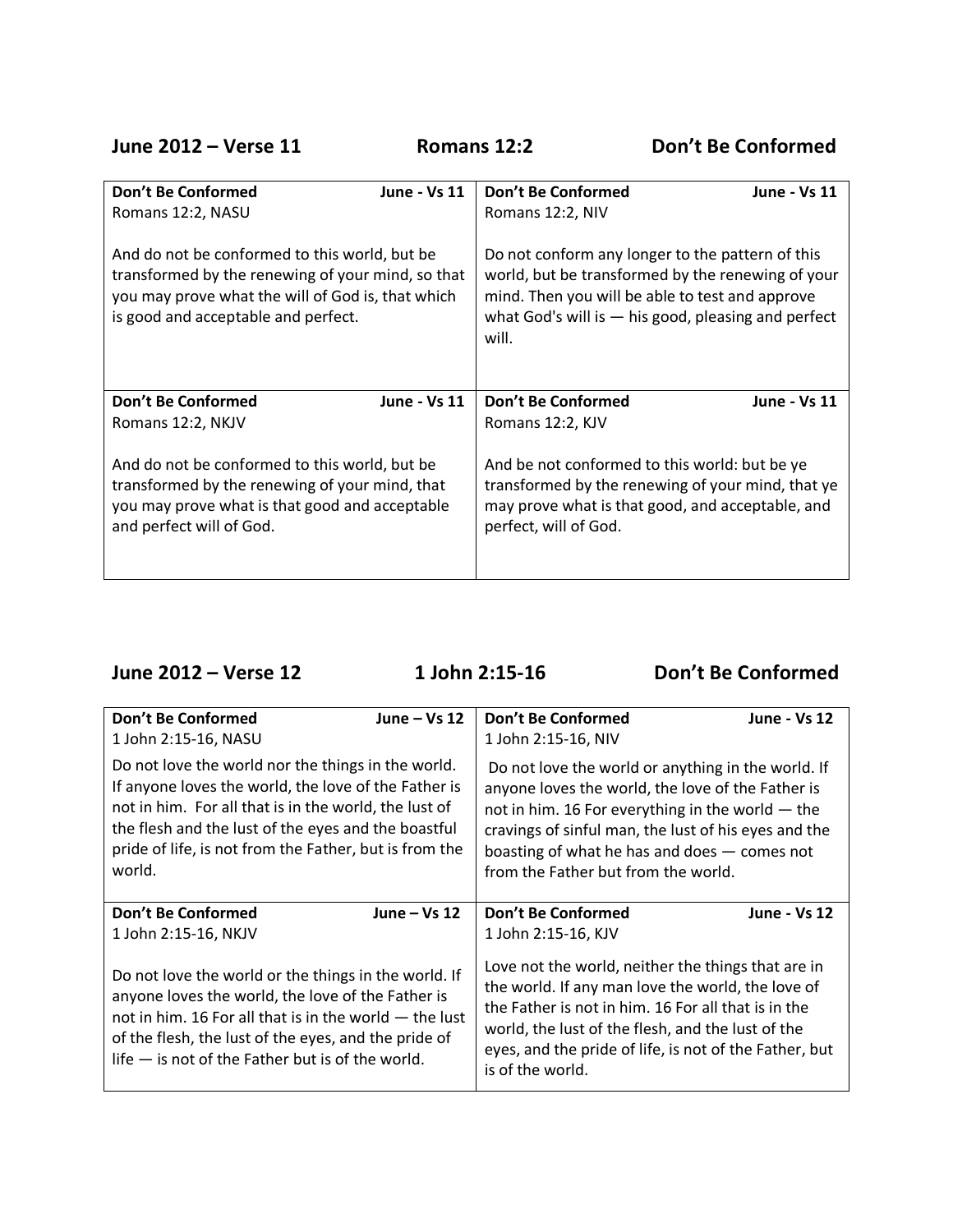**July 2012 – Verse 13 John 13:34-35 Loving Others**

| <b>Loving Others</b>                                                                                                                                                                                                      | <b>Loving Others</b>                                                                                                                                                                    |
|---------------------------------------------------------------------------------------------------------------------------------------------------------------------------------------------------------------------------|-----------------------------------------------------------------------------------------------------------------------------------------------------------------------------------------|
| <b>July - Vs 13</b>                                                                                                                                                                                                       | <b>July - Vs 13</b>                                                                                                                                                                     |
| John 13:34-35, NASU                                                                                                                                                                                                       | John 13:34-35, NIV                                                                                                                                                                      |
| A new commandment I give to you, that you love<br>one another, even as I have loved you, that you<br>also love one another. By this all men will know<br>that you are My disciples, if you have love for one<br>another." | "A new command I give you: Love one another. As<br>I have loved you, so you must love one another.<br>By this all men will know that you are my disciples,<br>if you love one another." |
| <b>Loving Others</b>                                                                                                                                                                                                      | <b>Loving Others</b>                                                                                                                                                                    |
| <b>July - Vs 13</b>                                                                                                                                                                                                       | <b>July - Vs 13</b>                                                                                                                                                                     |
| John 13:34-35, NKJV                                                                                                                                                                                                       | John 13:34-35, KJV                                                                                                                                                                      |
| A new commandment I give to you, that you love                                                                                                                                                                            | A new commandment I give unto you, That ye love                                                                                                                                         |
| one another; as I have loved you, that you also                                                                                                                                                                           | one another; as I have loved you, that ye also love                                                                                                                                     |
| love one another. By this all will know that you are                                                                                                                                                                      | one another. By this shall all men know that ye                                                                                                                                         |
| My disciples, if you have love for one another."                                                                                                                                                                          | are my disciples, if ye have love one to another.                                                                                                                                       |

**July 2012 – Verse 14 Philippians 2:3-4 Loving Others**

| <b>Loving Others</b>                                                                                                                                                                                                                     | July – Vs 14   | <b>Loving Others</b>                                                                                                                                                                                                  | July $-$ Vs 14 |
|------------------------------------------------------------------------------------------------------------------------------------------------------------------------------------------------------------------------------------------|----------------|-----------------------------------------------------------------------------------------------------------------------------------------------------------------------------------------------------------------------|----------------|
| Philippians 2:3-4, NASU                                                                                                                                                                                                                  |                | Philippians 2:3-4, NIV                                                                                                                                                                                                |                |
| Do nothing from selfishness or empty conceit, but<br>with humility of mind regard one another as more<br>important than yourselves; do not merely look out<br>for your own personal interests, but also for the<br>interests of others.  |                | Do nothing out of selfish ambition or vain conceit,<br>but in humility consider others better than<br>yourselves. Each of you should look not only to<br>your own interests, but also to the interests of<br>others.  |                |
| <b>Loving Others</b>                                                                                                                                                                                                                     | July $-$ Vs 14 | <b>Loving Others</b>                                                                                                                                                                                                  | July $-$ Vs 14 |
| Philippians 2:3-4, NKJV                                                                                                                                                                                                                  |                | Philippians 2:3-4, KJV                                                                                                                                                                                                |                |
| Let nothing be done through selfish ambition or<br>conceit, but in lowliness of mind let each esteem<br>others better than himself. Let each of you look<br>out not only for his own interests, but also for the<br>interests of others. |                | Let nothing be done through strife or vainglory;<br>but in lowliness of mind let each esteem other<br>better than themselves. Look not every man on<br>his own things, but every man also on the things of<br>others. |                |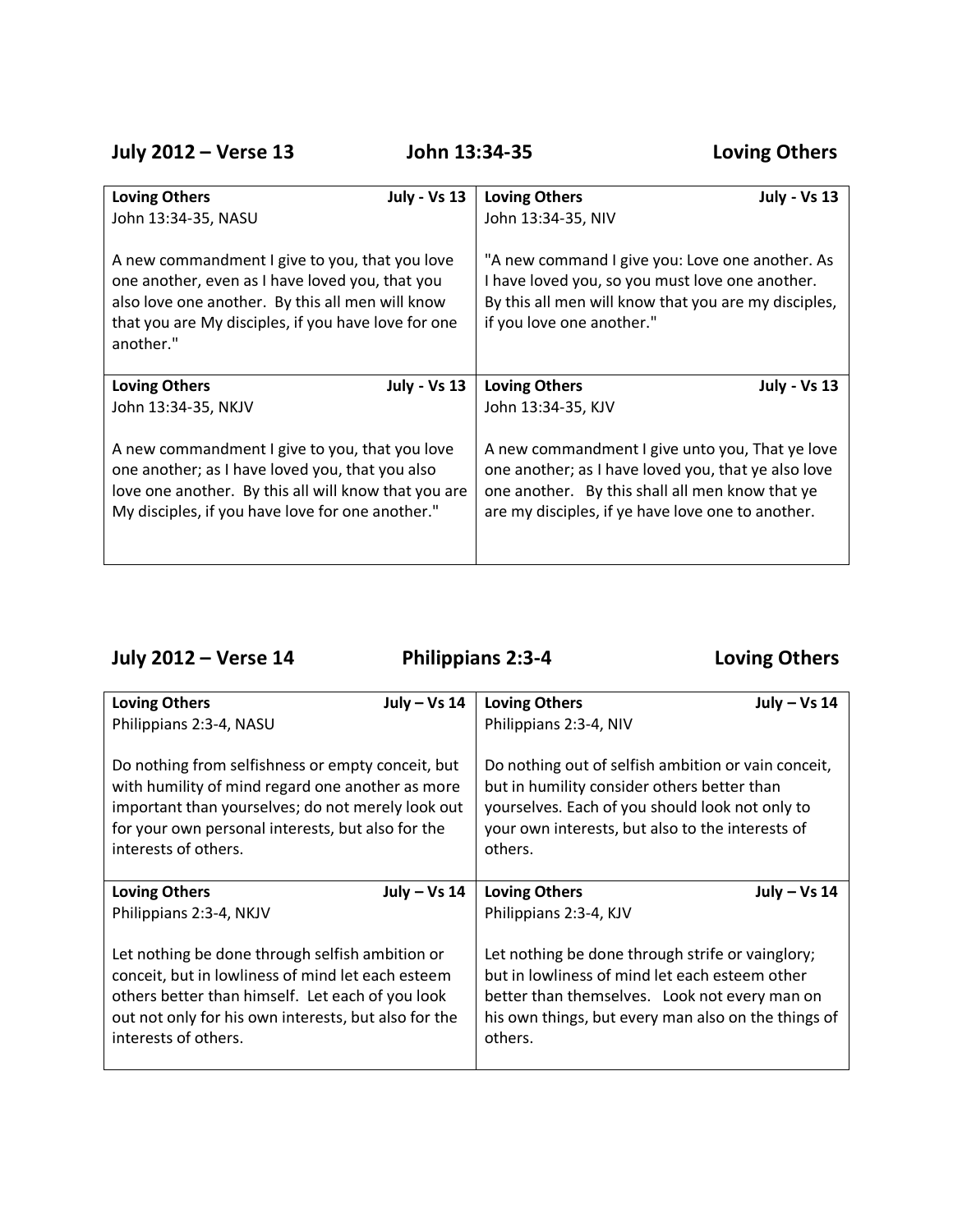**August 2012 – Verse 15 Luke 9:23 Following Jesus**

| <b>Following Jesus</b>                           | <b>Following Jesus</b>                              |  |
|--------------------------------------------------|-----------------------------------------------------|--|
| August – Vs $15$                                 | August $-$ Vs 15                                    |  |
| Luke 9:23, NASU                                  | Luke 9:23, NIV                                      |  |
| And He was saying to them all, "If anyone wishes | Then he said to them all: "If anyone would come     |  |
| to come after Me, he must deny himself, and take | after me, he must deny himself and take up his      |  |
| up his cross daily and follow Me.                | cross daily and follow me.                          |  |
| <b>Following Jesus</b>                           | <b>Following Jesus</b>                              |  |
| August $-$ Vs 15                                 | August $-$ Vs 15                                    |  |
| Luke 9:23, NKJV                                  | Luke 9:23, KJV                                      |  |
| Then He said to them all, "If anyone desires to  | And he said to them all, If any man will come after |  |
| come after Me, let him deny himself, and take up | me, let him deny himself, and take up his cross     |  |
| his cross daily, and follow Me.                  | daily, and follow me.                               |  |
|                                                  |                                                     |  |

**August 2012 – Verse 16 Matthew 6:33 Following Jesus**

| <b>Following Jesus</b>                                                                           | August - Vs 16   | <b>Following Jesus</b>                                                                                  | August $-$ Vs 16 |
|--------------------------------------------------------------------------------------------------|------------------|---------------------------------------------------------------------------------------------------------|------------------|
| Matt 6:33, NASU                                                                                  |                  | Matt 6:33, NIV                                                                                          |                  |
| "But seek first His kingdom and His righteousness,<br>and all these things will be added to you. |                  | But seek first his kingdom and his righteousness,<br>and all these things will be given to you as well. |                  |
| <b>Following Jesus</b>                                                                           | August $-$ Vs 16 | <b>Following Jesus</b>                                                                                  | August $-$ Vs 16 |
| Matt 6:33, NKJV                                                                                  |                  | Matt 6:33, KJV                                                                                          |                  |
| But seek first the kingdom of God and His                                                        |                  | But seek ye first the kingdom of God, and his                                                           |                  |
| righteousness, and all these things shall be added<br>to you.                                    |                  | righteousness; and all these things shall be added<br>unto you.                                         |                  |
|                                                                                                  |                  |                                                                                                         |                  |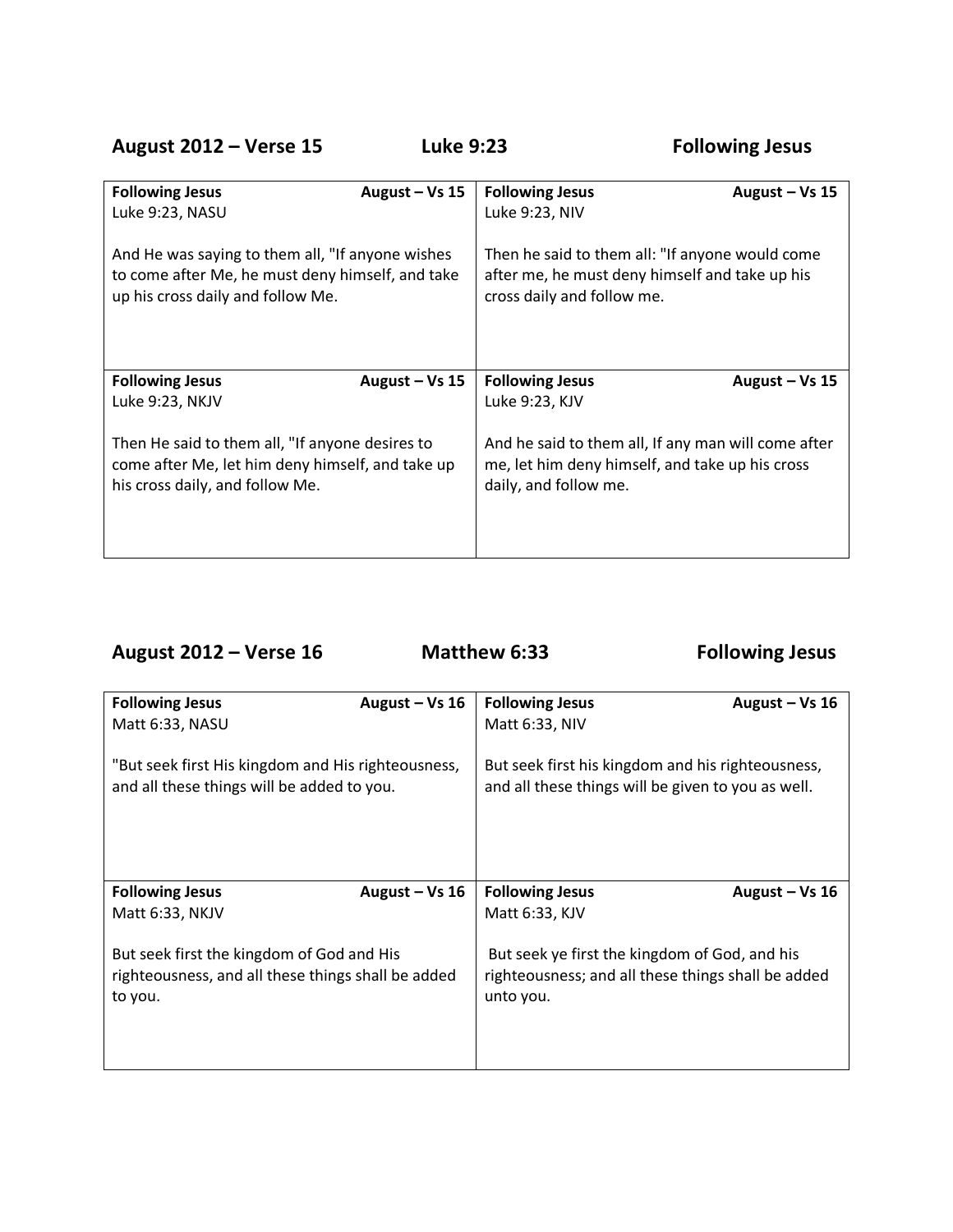## September 2012 – Verse 17 Matthew 5:16 Serving God

| <b>Serving God</b>                                                                                                                | September-Vs 17   | <b>Serving God</b>                                                                                                          | September – Vs 17 |
|-----------------------------------------------------------------------------------------------------------------------------------|-------------------|-----------------------------------------------------------------------------------------------------------------------------|-------------------|
| Matt 5:16, NASU                                                                                                                   |                   | Matt 5:16, NIV                                                                                                              |                   |
| "Let your light shine before men in such a way that<br>they may see your good works, and glorify your<br>Father who is in heaven. |                   | In the same way, let your light shine before men,<br>that they may see your good deeds and praise<br>your Father in heaven. |                   |
| <b>Serving God</b>                                                                                                                | September – Vs 17 | <b>Serving God</b>                                                                                                          | September-Vs 17   |
| Matt 5:16, NKJV                                                                                                                   |                   | Matt 5:16, KJV                                                                                                              |                   |
| Let your light so shine before men, that they may<br>see your good works and glorify your Father in<br>heaven.                    |                   | Let your light so shine before men, that they may<br>see your good works, and glorify your Father<br>which is in heaven.    |                   |

**September 2012 – Verse 18 Acts 1:8 Serving God**

| <b>Serving God</b>                                                                                                                                                                                      | September – Vs 18 | <b>Serving God</b>                                                                                                                                                                                                    | September – Vs 18 |
|---------------------------------------------------------------------------------------------------------------------------------------------------------------------------------------------------------|-------------------|-----------------------------------------------------------------------------------------------------------------------------------------------------------------------------------------------------------------------|-------------------|
| Acts 1:8, NASU                                                                                                                                                                                          |                   | Acts 1:8, NIV                                                                                                                                                                                                         |                   |
| but you will receive power when the Holy Spirit<br>has come upon you; and you shall be My witnesses<br>both in Jerusalem, and in all Judea and Samaria,<br>and even to the remotest part of the earth." |                   | But you will receive power when the Holy Spirit<br>comes on you; and you will be my witnesses in<br>Jerusalem, and in all Judea and Samaria, and to the<br>ends of the earth."                                        |                   |
| <b>Serving God</b>                                                                                                                                                                                      | September – Vs 18 | <b>Serving God</b>                                                                                                                                                                                                    | September-Vs 18   |
| Acts 1:8, NKJV                                                                                                                                                                                          |                   | Acts 1:8, KJV                                                                                                                                                                                                         |                   |
| But you shall receive power when the Holy Spirit<br>has come upon you; and you shall be witnesses to<br>Me in Jerusalem, and in all Judea and Samaria, and<br>to the end of the earth."                 |                   | But ye shall receive power, after that the Holy<br>Ghost is come upon you: and ye shall be witnesses<br>unto me both in Jerusalem, and in all Judaea, and<br>in Samaria, and unto the uttermost part of the<br>earth. |                   |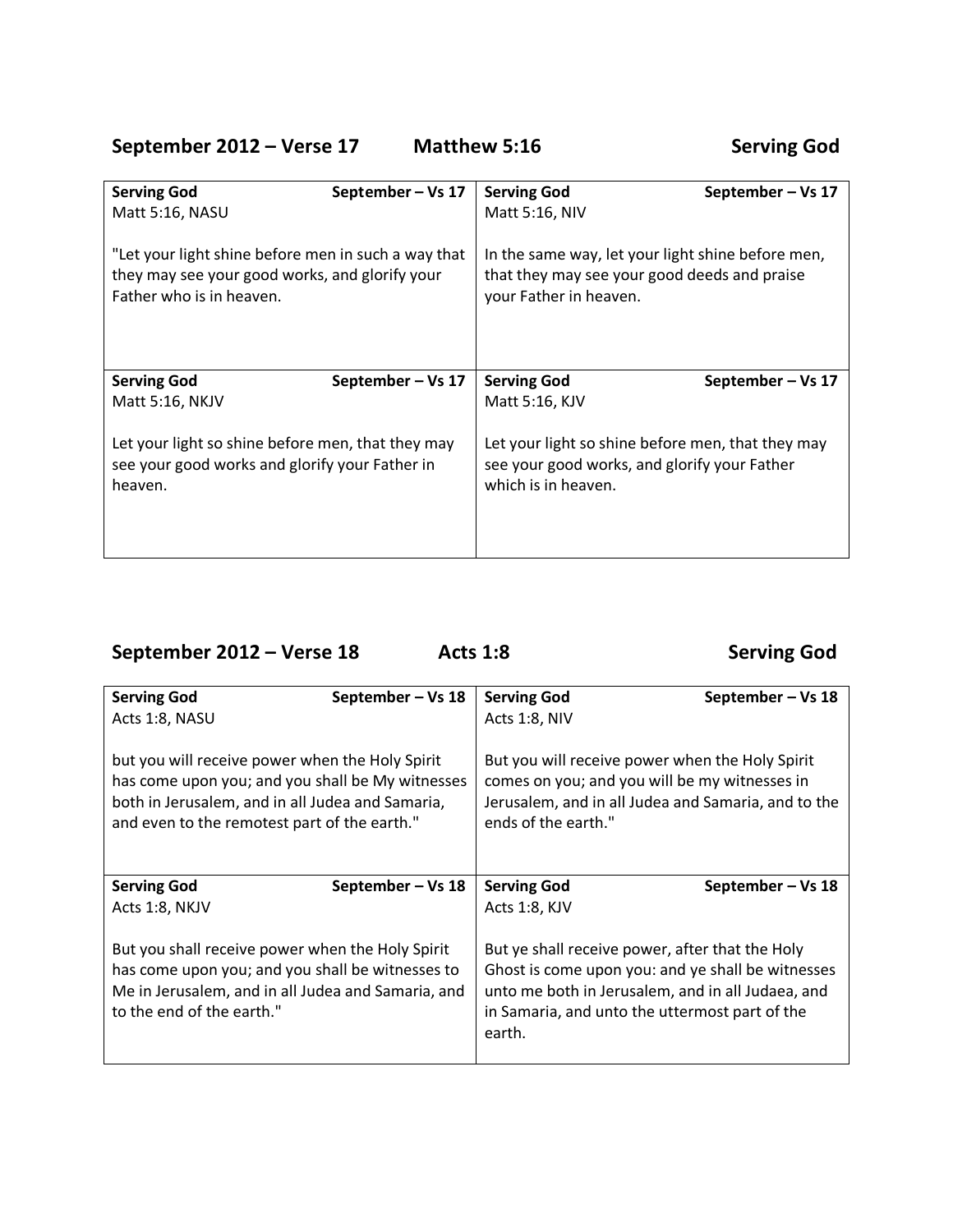**October 2012 – Verse 19 2 Corinthians 9:6-7 Giving Generously**

|                                                                                                                                                                                                                                                                | October – Vs 19 |                                                                                                                                                                                                                                                                                      | October – Vs 19 |
|----------------------------------------------------------------------------------------------------------------------------------------------------------------------------------------------------------------------------------------------------------------|-----------------|--------------------------------------------------------------------------------------------------------------------------------------------------------------------------------------------------------------------------------------------------------------------------------------|-----------------|
| <b>Giving Generously</b><br>2 Corinthians 9:6-7, NASU                                                                                                                                                                                                          |                 | <b>Giving Generously</b><br>2 Corinthians 9:6-7, NIV                                                                                                                                                                                                                                 |                 |
|                                                                                                                                                                                                                                                                |                 |                                                                                                                                                                                                                                                                                      |                 |
| Now this I say, he who sows sparingly will also<br>reap sparingly, and he who sows bountifully will<br>also reap bountifully. Each one must do just as he<br>has purposed in his heart, not grudgingly or under<br>compulsion, for God loves a cheerful giver. |                 | Remember this: Whoever sows sparingly will also<br>reap sparingly, and whoever sows generously will<br>also reap generously. Each man should give what<br>he has decided in his heart to give, not reluctantly<br>or under compulsion, for God loves a cheerful<br>giver.            |                 |
| <b>Giving Generously</b>                                                                                                                                                                                                                                       | October - Vs 19 | <b>Giving Generously</b>                                                                                                                                                                                                                                                             | October – Vs 19 |
| 2 Corinthians 9:6-7, NKJV                                                                                                                                                                                                                                      |                 | 2 Corinthians 9:6-7, KJV                                                                                                                                                                                                                                                             |                 |
| But this I say: He who sows sparingly will also reap<br>sparingly, and he who sows bountifully will also<br>reap bountifully. So let each one give as he<br>purposes in his heart, not grudgingly or of<br>necessity; for God loves a cheerful giver.          |                 | But this I say, He which soweth sparingly shall reap<br>also sparingly; and he which soweth bountifully<br>shall reap also bountifully. very man according as<br>he purposeth in his heart, so let him give; not<br>grudgingly, or of necessity: for God loveth a<br>cheerful giver. |                 |

October 2012 – Verse 20 **Proverbs 3:9-10** Giving Generously

| <b>Giving Generously</b>                                         | October – Vs 20 | <b>Giving Generously</b>                                              | October – Vs 20 |
|------------------------------------------------------------------|-----------------|-----------------------------------------------------------------------|-----------------|
| Proverbs 3:9-10, NASU                                            |                 | Proverbs 3:9-10, NIV                                                  |                 |
| Honor the Lord from your wealth And from the                     |                 | Honor the Lord with your wealth, with the                             |                 |
| first of all your produce; So your barns will be                 |                 | first fruits of all your crops; then your barns will be               |                 |
| filled with plenty And your vats will overflow with<br>new wine. |                 | filled to overflowing, and your vats will brim over<br>with new wine. |                 |
|                                                                  |                 |                                                                       |                 |
| <b>Giving Generously</b>                                         | October – Vs 20 | <b>Giving Generously</b>                                              | October – Vs 20 |
| Proverbs 3:9-10, NKJV                                            |                 | Proverbs 3:9-10, KJV                                                  |                 |
| Honor the Lord with your possessions, And with                   |                 | Honour the Lord with thy substance, and with the                      |                 |
| the firstfruits of all your increase; So your barns              |                 | first fruits of all thine increase: so shall thy barns be             |                 |
| will be filled with plenty, And your vats will                   |                 | filled with plenty, and thy presses shall burst out                   |                 |
| overflow with new wine.                                          |                 | with new wine.                                                        |                 |
|                                                                  |                 |                                                                       |                 |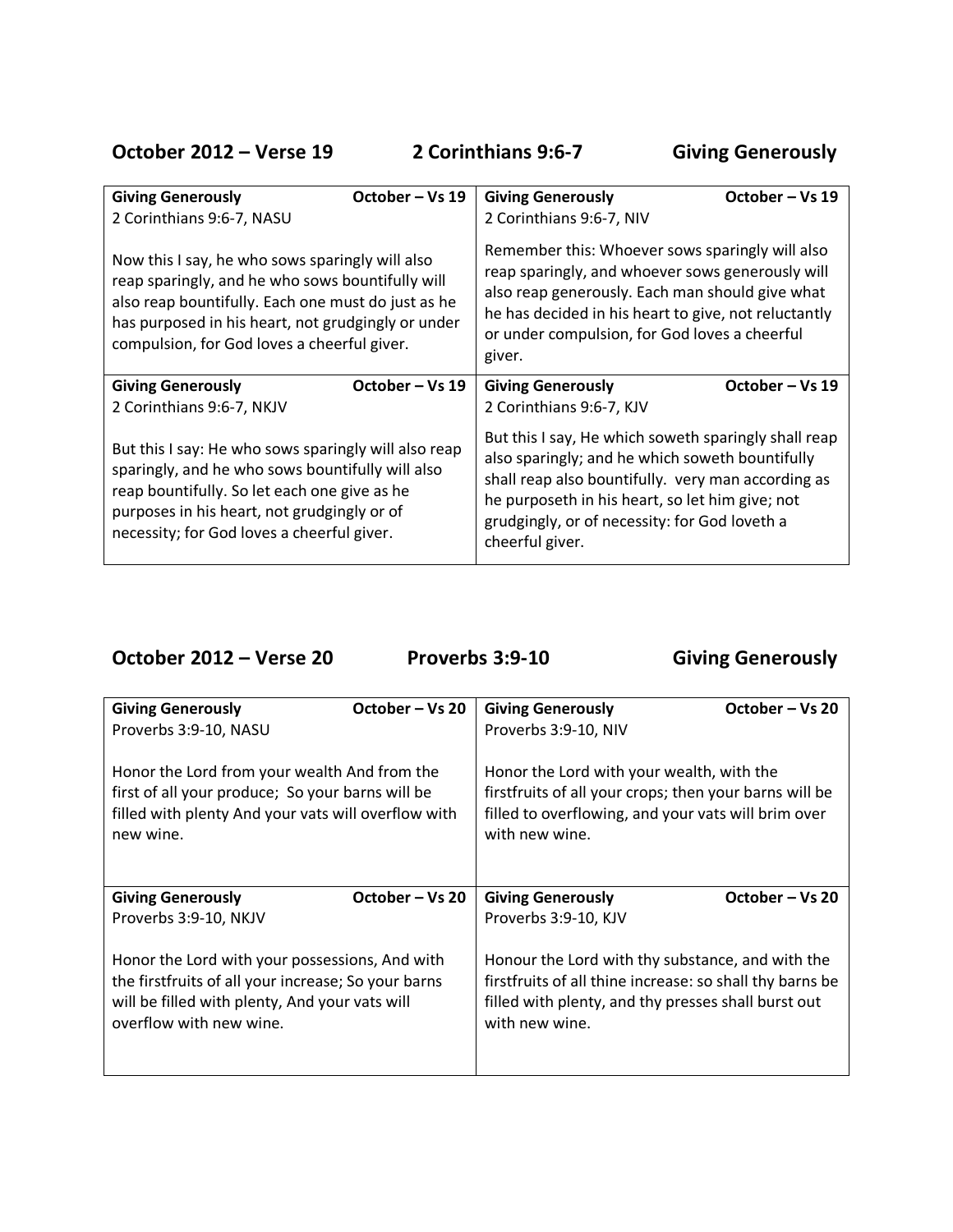**November 2012 – Verse 21 Hebrews 10:24-25 Being the People of God**

| November – Vs 21                                    | <b>Being the People of God</b>                      |  |
|-----------------------------------------------------|-----------------------------------------------------|--|
| <b>Being the People of God</b>                      | November – Vs 21                                    |  |
| Hebrews 10:24-25, NASU                              | Hebrews 10:24-25, NIV                               |  |
| and let us consider how to stimulate one another    | And let us consider how we may spur one another     |  |
| to love and good deeds, not forsaking our own       | on toward love and good deeds. Let us not give up   |  |
| assembling together, as is the habit of some, but   | meeting together, as some are in the habit of       |  |
| encouraging one another; and all the more as you    | doing, but let us encourage one another $-$ and all |  |
| see the day drawing near.                           | the more as you see the Day approaching.            |  |
| November – Vs 21                                    | <b>Being the People of God</b>                      |  |
| <b>Being the People of God</b>                      | November-Vs 21                                      |  |
| Hebrews 10:24-25, NKJV                              | Hebrews 10:24-25, KJV                               |  |
| And let us consider one another in order to stir up | And let us consider one another to provoke unto     |  |
| love and good works, not forsaking the assembling   | love and to good works: Not forsaking the           |  |
| of ourselves together, as is the manner of some,    | assembling of ourselves together, as the manner     |  |
| but exhorting one another, and so much the more     | of some is; but exhorting one another: and so       |  |
| as you see the Day approaching.                     | much the more, as ye see the day approaching.       |  |

**November 2012 – Verse 22 Romans 12:1 Being the People of God**

| <b>Being the People of God</b>                        | <b>Being the People of God</b>                         |
|-------------------------------------------------------|--------------------------------------------------------|
| December – Vs 22                                      | December – Vs 22                                       |
| Romans 12:1, NASU                                     | Romans 12:1, NIV                                       |
| Therefore I urge you, brethren, by the mercies of     | Therefore, I urge you, brothers, in view of God's      |
| God, to present your bodies a living and holy         | mercy, to offer your bodies as living sacrifices, holy |
| sacrifice, acceptable to God, which is your spiritual | and pleasing to $God - this$ is your spiritual act of  |
| service of worship.                                   | worship.                                               |
| December – Vs 22                                      | <b>Being the People of God</b>                         |
| <b>Being the People of God</b>                        | December – Vs 22                                       |
| Romans 12:1, NKJV                                     | Romans 12:1, KJV                                       |
| I beseech you therefore, brethren, by the mercies     | I beseech you therefore, brethren, by the mercies      |
| of God, that you present your bodies a living         | of God, that ye present your bodies a living           |
| sacrifice, holy, acceptable to God, which is your     | sacrifice, holy, acceptable unto God, which is your    |
| reasonable service.                                   | reasonable service.                                    |